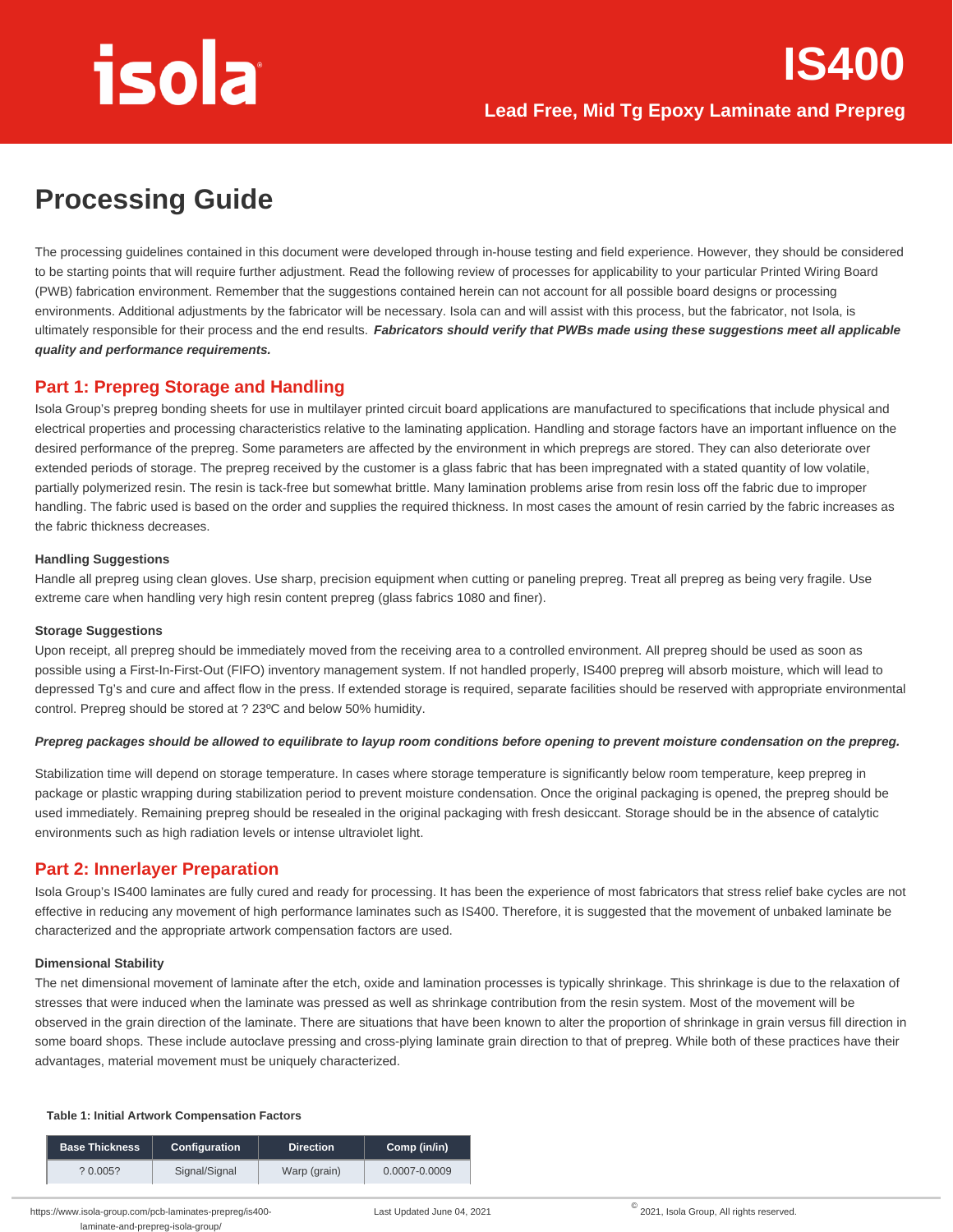# **IS400**

# **Lead Free, Mid Tg Epoxy Laminate and Prepreg**

| $\mathbf{u}$   | п                             | Fill         |               |
|----------------|-------------------------------|--------------|---------------|
| $\blacksquare$ | Signal/Ground<br>Warp (grain) |              | 0.0005-0.0007 |
| $\mathbf{u}$   | п                             | Fill         | 0.0001-0.0003 |
| $\mathbf{u}$   | Ground/Ground                 | Warp (grain) | 0.0002-0.0004 |
| $\blacksquare$ | $\mathbf{u}$                  | Fill         | 0.0000-0.0002 |
| 0.006-0.009?   | Signal/Signal                 | Warp (grain) | 0.0005-0.0007 |
| $\mathbf{u}$   | $\mathbf{u}$                  | Fill         | 0.0001-0.0003 |
| $\mathbf{u}$   | Signal/Ground                 | Warp (grain) | 0.0003-0.0005 |
| $\mathbf{u}$   | $\mathbf{u}$                  | Fill         | 0.0000-0.0002 |
| $\mathbf{u}$   | Ground/Ground                 | Warp (grain) | 0.0000-0.0002 |
| $\blacksquare$ | $\mathbf{u}$                  | Fill         | 0.0000-0.0002 |
| 0.010-0.014?   | Signal/Signal                 | Warp (grain) | 0.0002-0.0004 |
| $\blacksquare$ | $\mathbf{u}$                  | Fill         | 0.0000-0.0002 |
| $\mathbf{u}$   | Signal/Ground                 | Warp (grain) | 0.0001-0.0003 |
| $\mathbf{u}$   | $\mathbf{u}$                  | Fill         | 0.0000-0.0002 |
| $\blacksquare$ | Ground/Ground                 | Warp (grain) | 0.0000-0.0002 |
| $\mathbf{u}$   | $\mathbf{u}$                  | Fill         | 0.0000-0.0002 |

Table 1 (for reference) illustrates the suggested approach to characterizing laminate movement and provides approximate artwork compensation factors for IS400 laminate when using a hydraulic press.

**Table 1** assumes that laminate and prepreg grain directions are oriented along the same dimension. Each shop must characterize material behavior given their particular lamination cycles, border designs and grain orientation of laminate to prepreg. It is also suggested that specific laminate constructions be specified and adhered to so that dimensional variations due to changes in construction are avoided.

This table assumes that signal layers are either half or 1 ounce copper and ground layers are either 1 or 2 ounce copper.

#### **Imaging and Etching**

IS400 laminates are imaged using standard aqueous dry films and are compatible with both cupric chloride and ammoniacal etchants.

#### **Bond Enhancement**

Both reduced oxides and oxide alternative chemistries have been used successfully in fabricating IS400 multilayer boards to date. Users should make sure the oxide or oxide replacement coating exhibits a consistent and uniformly dark color.

If reduced oxides are used, consult the chemical supplier for post oxide baking considerations as excessive baking may lead to lower pink ring resistance. It is generally suggested that post-oxide baking be performed vertically, in racks. Suggest mild bake of oxided innerlayers (15-30 minutes @ 80-100°C).

For conveyorized oxide replacements, an efficient dryer at the end of a conveyorized oxide replacement line should remove all moisture from the innerlayer surface. **However, drying of layers for 30 minutes minimum @ 100°C or higher is considered a "best practice", especially for boards to be subjected to "lead-free" processes. Drying in racks is preferred.** 

Peel strengths may be slightly lower as compared to FR406 due to the higher modulus properties of the resin system. The use of DSTFoil™ will typically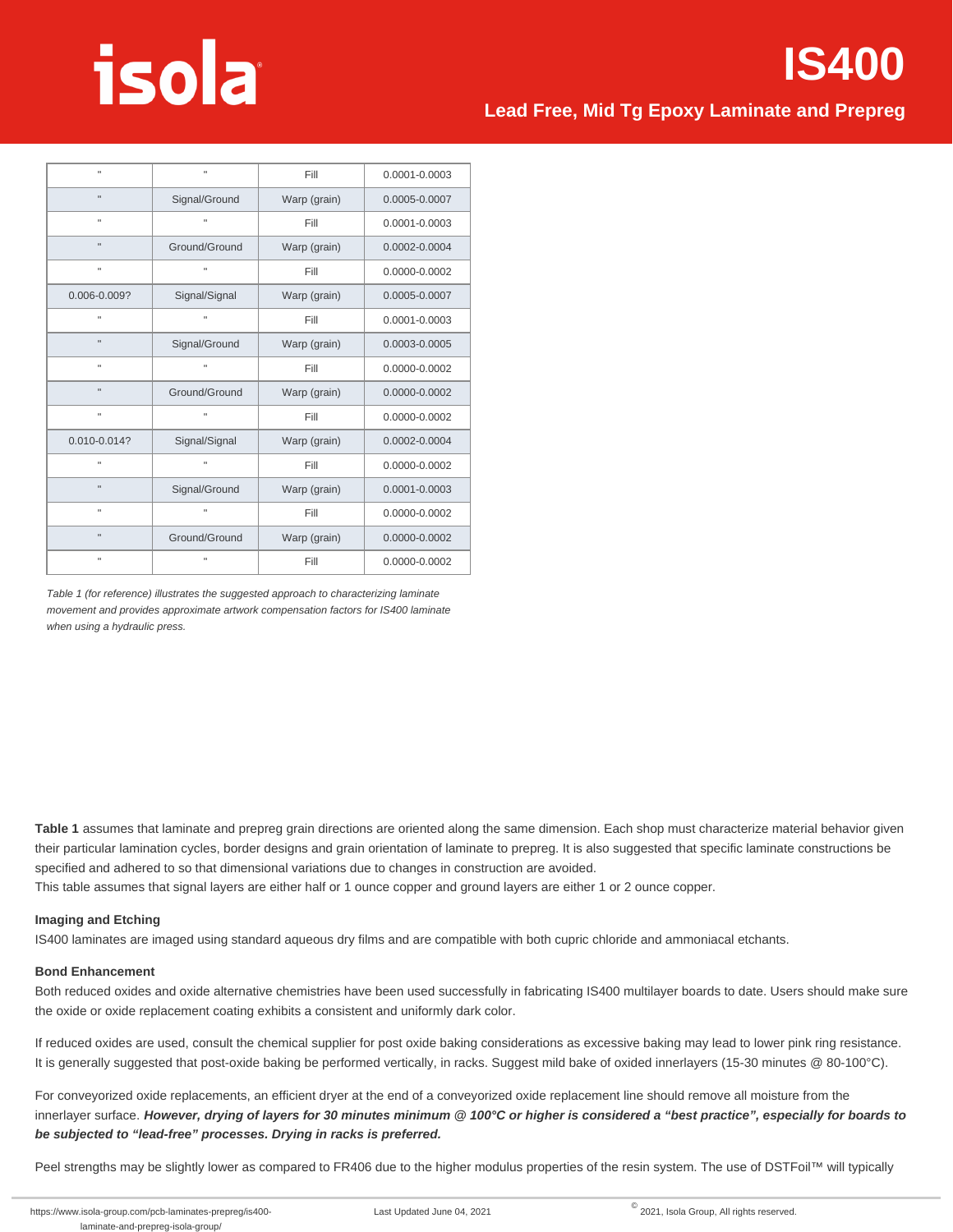**IS400**

increase the bond strength by approximately 1 to 1.5 lbs. as compared to non-DSTFoil copper foil. If immersion tin adhesion treatments are used, the fabricator should test the coating to verify adequate bond strength develops with IS400 prepregs.

# **Part 3: Lamination**

#### **Standard Lamination**

The IS400 prepreg materials achieve maximum fluidity at approximately 20°F lower temperatures as compared to standard FR406 prepregs. Therefore, it is recommended that lamination press cycles with a delay, kick over to a high pressure (kiss cycle) be adjusted accordingly due to the lower melt and maximum fluidity temperatures. Additionally, vacuum assist lamination processes are suggested. Non-vacuum lamination processes should be reviewed by Isola technical service engineers prior to production implementation.

#### **Sequential Lamination**

Use a 60 minute cure for sub-assemblies depending on thickness **and a 60-70 minute cure for the final assembly.** This suggestion assumes a final assembly thickness ? 0.125? (3.2 mm). Removal of IS400 flash should be performed by routing rather than shearing to minimize crazing along the panel edges.

#### **Single-Stage and Dual-Stage Press Cycle Lamination**

The suggested lamination parameters for the single-stage and dual-stage lamination cycles are shown in **Table 2**. The lamination cycle selected will be a function of board stack up, complexity and thickness as well as the lamination presses capability. **Thicker boards may require additional dwell time at curing temperature to achieve full cure.** See "Standard Lamination" previously discussed.

Choosing a dual stage or "kiss" cycle for IS400 multilayer boards may improve results in some applications. Use these cycles to enhance the wetting of the glass along the extreme edges and corners of the panel or to minimize circuit image transfer ("telegraphing") on foil constructions.

All cycles include a pressure reduction step in the lamination cycle, which facilitates stress relief of the package during the cure step. Further, all cycles assume vacuum is maintained throughout the heating cycle and all cycles presume that the book is cooled to a temperature well below the Tg of the material before the press is opened. All three conditions are considered to represent "best practice" conditions during lamination by Isola.

**While use of both the pressure drop cycle and cooling well below Tg in the "hot" press are strongly suggested, these steps are considered to be "optional" and the PCB fabricator may have equipment or capacity limitations which prevent following these suggestions.**

#### **Table 2: IS400 General Lamination Parameters**

| <b>Process</b>              | <b>Recommendation</b>                                                                                                                                                                                 |
|-----------------------------|-------------------------------------------------------------------------------------------------------------------------------------------------------------------------------------------------------|
| Vacuum Time                 | 20 minutes (no pressure, product on<br>risers)                                                                                                                                                        |
| <b>Curing Temperature</b>   | 180°C (355°F)                                                                                                                                                                                         |
| <b>Curing Time</b>          | 60 minutes (above 180°C (355°F)<br>75 minutes cure for >3 mm thickness                                                                                                                                |
| <b>Resin Flow Window</b>    | 80-135°C (180-280°F)<br>Maintain heat ramp in this temperature<br>range.                                                                                                                              |
| <b>Heat Ramp</b>            | $2.53.5^{\circ}$ C/min (4.56.5 $^{\circ}$ F/min)                                                                                                                                                      |
| Pressure                    | 16-21 kg/cm <sup>2</sup> (225-300 PSI)                                                                                                                                                                |
| <b>Pressure Application</b> | Single Stage: Apply pressure after<br>vacuum dwell time.<br>Dual Stage: 3.5 kg/cm <sup>2</sup> (50 PSI) after<br>vacuum dwell time, switch to high<br>pressure ? 80°C (176°F) product<br>temperature. |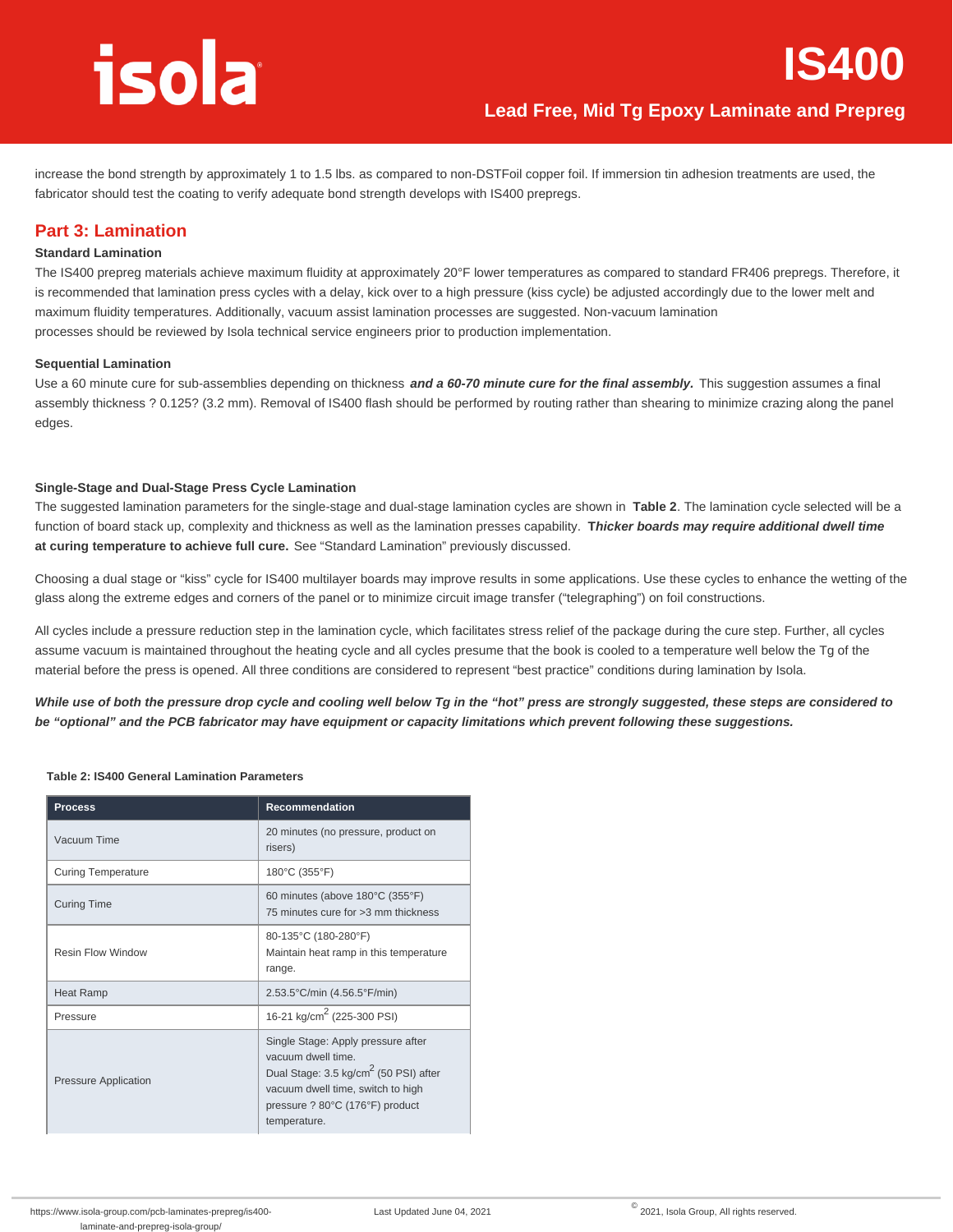# **Lead Free, Mid Tg Epoxy Laminate and Prepreg**

| Pressure Drop | After 30 minutes at cure temperature,<br>reduce pressure to 3.5 kg/cm <sup>2</sup> (50 PSI) in<br>hot press (optional).                                                         |
|---------------|---------------------------------------------------------------------------------------------------------------------------------------------------------------------------------|
| Cool Down     | Cool to 135-140°C (275-285°F) at<br>$2.8^{\circ}$ C/min (5.0 $^{\circ}$ F/ min)<br>with 3.5 kg/cm <sup>2</sup> (50 PSI) pressure prior to<br>removing or transferring the load. |

**Table** 2 outlines general suggestions for lamination temperature pressure based on press type used. Note that these are guidelines only and the board design may require that these suggestions be modified. Consult Isola Technical Service for assistance.

### **Part 4: Drill**

#### **General**

The IS400 material has high thermal performance and stability. Due to this high thermal performance, the material tends to form free standing chips during drilling, and is not likely to create drill smear. Due to the increased thermal decomposition properties of the resin system, the IS400 drill debris remains as free particles and will not impact the drill flute relief volumes.

To assure effective removal of the resin debris during drilling, undercut drill geometries and high helix tools are suggested. On high layer count technologies and thicker overall board thicknesses, peck drilling parameters may be necessary. Suggested parameters are outlined below for typical multilayer designs.

#### **Cutting Speed and Chipload**

Relative to standard FR-4 parameters, use lower chiploads to drill IS400 printed circuit boards. The parameters in **Table 3** provide a moderate initial starting range for typical board designs. Thick boards with heavy copper or special cladding such as invar will require more conservative drill parameters. Boards with numerous 2 oz. copper innerlayers or boards with coarse glass weave may require more conservative parameters. Peck drilling techniques are suggested for boards with thickness > 0.100? (2.5 mm).

#### **Stack Height and Hit Count**

Stack heights and hit counts will vary with construction and overall thickness of the boards being drilled. For thicker boards (above 75 mils or 1.91 mm overall) with high layer counts, drill one high. Aluminum entry and lubricated backing help create good quality hole walls but are not essential in all applications. Do not exceed 1,000 hits for bits below 0.014? diameter and 1,500 hits for bits above 0.020?.

| <b>Drill Size</b> |        | <b>Spindle</b><br>Speed |             | <b>Surface Speed Per Minute</b> |       | Infeed |          | Chipload  |       | Retract |
|-------------------|--------|-------------------------|-------------|---------------------------------|-------|--------|----------|-----------|-------|---------|
| mm                | in     | <b>RPM</b>              | <b>SMPM</b> | <b>SFPM</b>                     | m/min | in/min | $m$ /rev | $in$ /rev | m/min | in/min  |
| 0.25              | 0.0098 | 120,000                 | 94          | 309                             | 2.2   | 85     | 0.018    | 0.71      | 15    | 600     |
| 0.30              | 0.0118 | 115,000                 | 108         | 356                             | 2.5   | 100    | 0.022    | 0.87      | 20    | 800     |
| 0.35              | 0.0138 | 110,000                 | 121         | 397                             | 2.7   | 105    | 0.024    | 0.95      | 20    | 800     |
| 0.40              | 0.0157 | 105,000                 | 132         | 433                             | 2.7   | 107    | 0.026    | 1.02      | 25    | 1000    |
| 0.50              | 0.0197 | 90,000                  | 141         | 464                             | 2.5   | 99     | 0.028    | 1.10      | 25    | 1000    |
| 0.65              | 0.0256 | 80,000                  | 163         | 536                             | 2.9   | 115    | 0.037    | 1.44      | 25    | 1000    |
| 0.75              | 0.0295 | 75,000                  | 177         | 580                             | 3.4   | 135    | 0.046    | 1.80      | 25    | 1000    |
| 1.00              | 0.0394 | 62,000                  | 195         | 639                             | 3.5   | 136    | 0.056    | 2.19      | 25    | 1000    |
| 1.25              | 0.0492 | 50,000                  | 196         | 644                             | 3.0   | 120    | 0.061    | 2.40      | 25    | 1000    |
| 1.50              | 0.0591 | 42,000                  | 198         | 649                             | 3.0   | 118    | 0.071    | 2.81      | 25    | 1000    |
| 2.00              | 0.0787 | 31,000                  | 195         | 639                             | 2.2   | 87     | 0.071    | 2.81      | 25    | 1000    |

#### **Table 3: Suggested Drilling Parameters For Initial IS400 Setup**

# **Part 5: Hole Wall Preparation**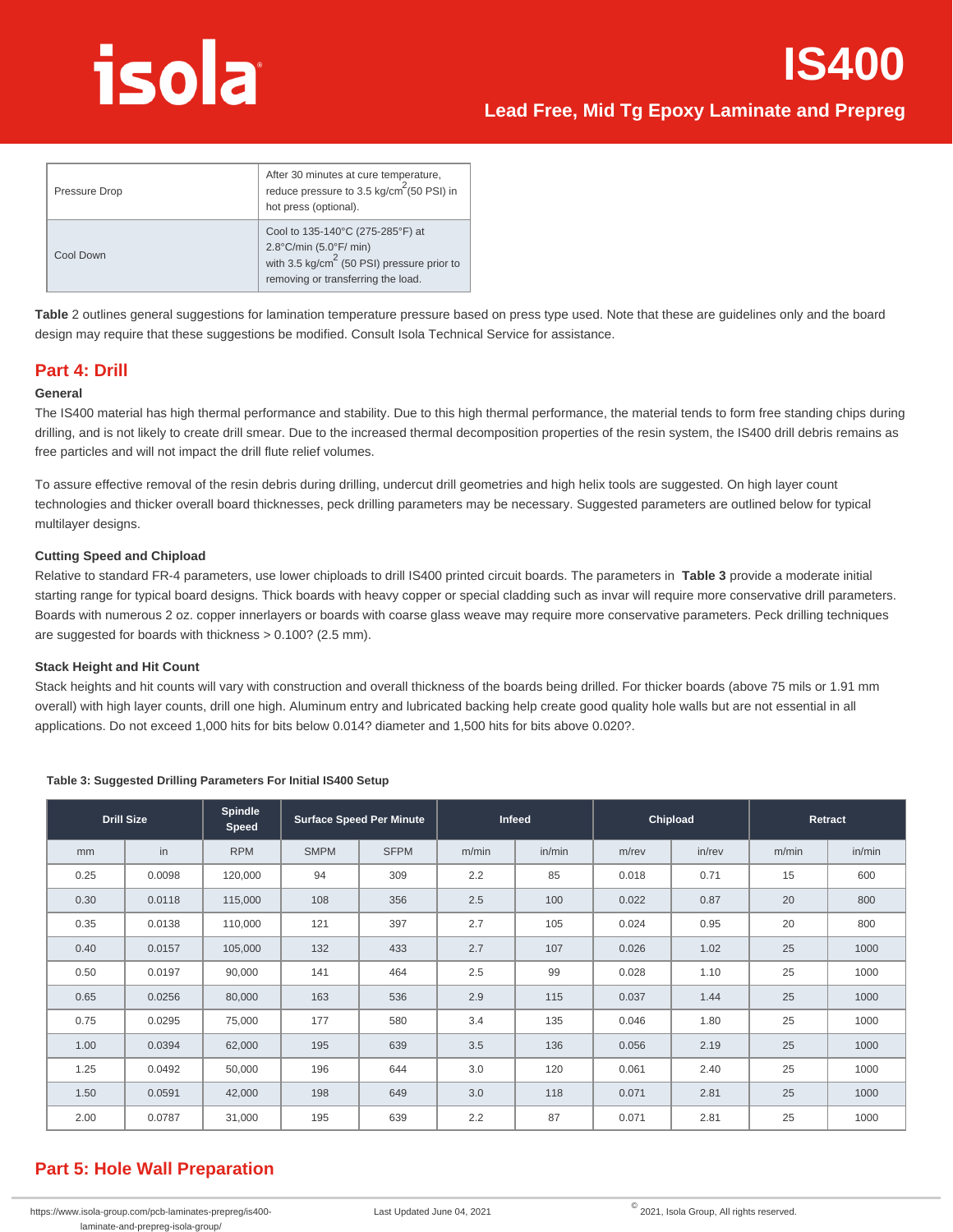#### **General**

Good desmear and electroless copper deposition performance are more easily achieved when the drilled hole quality is good. The generation of smooth, debris free hole walls is influenced by the degree of resin cure, drilling conditions and board design considerations. The elimination of 7628 or similar heavy glasses (whenever possible), coupled with properly adjusted drill parameters on fully cured boards has been shown to improve overall drilled hole quality. This helps reduce smear generation, which improves desmear performance and can ultimately help to reduce copper wicking.

Factors which influence chemical desmear rates, and therefore the suggestions in this document, include: resin type, chemistry type, bath dwell times, bath temperatures, chemical concentrations in each bath and the amount of solution transfer through the holes.

Factors which influence the amount of solution transfer through the holes include: hole size, panel thickness, work bar stroke length, panel separation in the rack and the use of solution agitation, rack vibration and rack "bumping" to remove air bubbles from the holes.

#### **Chemical Desmear**

Dwell times and temperatures typically used for most high performance materials should be satisfactory. Consult the chemical supplier for suggested conditions.

#### **Plasma Desmear**

IS400 generally does not require plasma etching. If available, plasma can be used with or without a single permanganate pass (to be determined by each fabricator). Plasma has been determined to readily remove IS400 resin. Plasma processing tends to improve overall hole quality, particularly in thick and/or high aspect ratio boards. Standard plasma gas mixtures and cycles are satisfactory.

#### **3-Point Etchback**

True 3-point "Etchback" exposes the innerlayer "post" on all three sides for subsequent plating processes. This will require a more robust approach compared to simple desmear, which is designed only to remove resin smear from the vertical surface of the innerlayer interconnect "posts".

#### **Keep in mind that processing through permanganate chemistry alone is not suggested to attain a full 3-point etchback for IS400.**

Plasma will readily etch back IS400 resin. Standard plasma gas mixtures and process cycles designed for conventional FR-4 epoxy are satisfactory and are suggested for use as initial starting parameters for etchback of IS400. The practice of following the plasma process with a chemical process is suggested rather than plasma alone to increase hole wall texture and remove plasma ash residues. Consult the chemical supplier for suggested conditions.

If plasma is not available, chemical etchback for 3-point connections must be done with extreme care on IS400 to minimize copper wicking.

### **Part 6: Secondary Drilling, Routing and Scoring**

#### **Secondary Drilling**

As common with most high Tg epoxy materials with increased modulus properties, the use of entry and backer material may be necessary during the secondary drilling of larger hole sizes to avoid crazing/fracturing at the hole perimeter. Additionally, sharper plunge point angle geometries may be necessary to avoid crazing around secondary drilled hole perimeters.

#### **Routing and Scoring**

Due to the greater modulus properties of the IS400 materials, modifications of the final PWB rout fabrication process may be necessary. Table 5 lists initial starting parameters using chip breaker or diamond cut tool designs. Note that parameters listed may require further adjustment.

| <b>Tool Diameter</b> |      | Spindle<br>Speed | <b>Spindle Travel Speed</b> |       |  |
|----------------------|------|------------------|-----------------------------|-------|--|
| in                   | mm   | <b>RPM</b>       | in/min                      | m/min |  |
| 0.062                | 1.57 | 45,000           | 20                          | 0.51  |  |
| 0.093                | 2.36 | 35,000           | 40                          | 0.102 |  |

#### **Table 4: Suggested Routing Parameters for Initial IS400 Setup**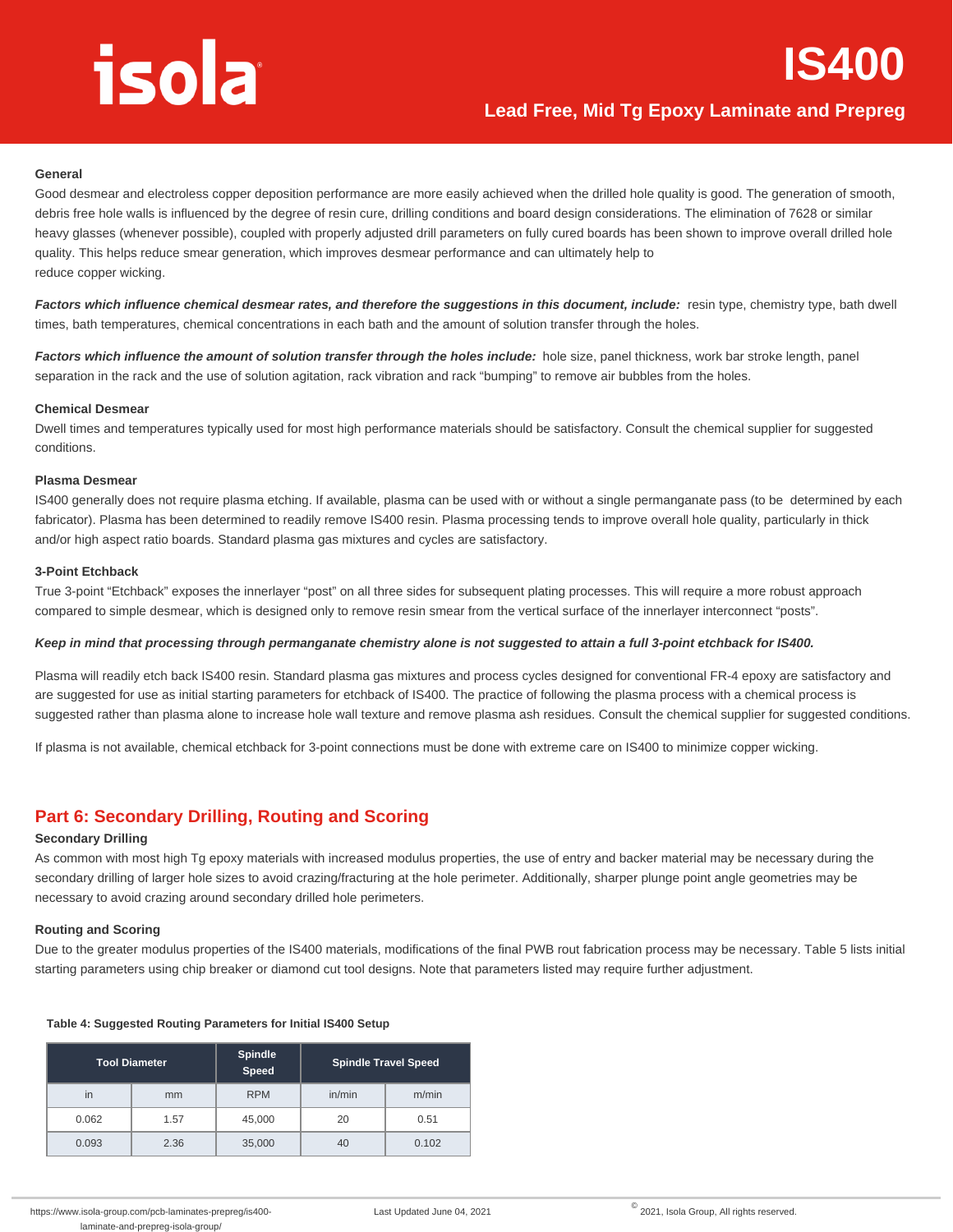**IS400**

|  | $\overline{\phantom{a}}$<br>$-$ |
|--|---------------------------------|
|--|---------------------------------|

Chip breaker or diamond cut tool designs recommended.

For PWB designs requiring scored geometries, the testing of various Tg's and resin content materials has determined that adjustments to the process will be necessary. As the modulus strength of materials increases, the maximum resultant web thickness (dependent on the scored edge depth) must be decreased to avoid excessive fracturing upon breaking away the scored materials.

Individual board designs/stack-ups may require adjustment of score depth geometries. **Thinner web thicknesses are typically required.** This is influenced by layer count, glass types and retained copper in the design.

**The customer should contact the scoring equipment and/or bit supplier for application specific suggestions for use with IS400 materials.** Your Isola Technical Account Manager may also be able to provide some initial suggestions, but these should be reviewed with the scoring equipment supplier and validated through testing by the individual PWB fabricator.

## **Part 7: Packaging and Storage**

IS400 finished boards have low moisture sensitivity and good shelf life. However, Isola recommends using best practices in storage and packaging, as noted below, to reduce risk during lead-free assembly.

IS400 boards should be dry prior to packaging to ensure the most robust lead-free performance. For some complex, high reliability designs, baking prior to solder mask application can be implemented to ensure maximum floor life in assembly processing. Printed boards made for high temperature assembly from IS400, which require a long shelf life, the best protection is provided using a Moisture Barrier Bag (MBB) with a Humidity Indicator Card (HIC) and adequate drying desiccant inside the MBB to prevent moisture absorption during shipment and long-term storage.

Upon opening the MBB, the boards should be processed within 168 hours when maximum shop floor conditions are at < 30°C (85°F)/60% RH. MBB bags that are opened for inspection should be resealed immediately to protect the boards from moisture uptake.

## **Part 8: Health and Safety**

Always handle laminate with care. Laminate edges are typically sharp and can cause cuts and scratches if not handled properly. Handling and machining of prepreg and laminate can create dust (see IS400 Material Safety Data Sheet).

Appropriate ventilation is necessary in machining/punching areas. The use of protective masks is suggested to avoid inhaling dust. Gloves, aprons and/or safety glasses are suggested if individuals have frequent or prolonged skin or eye contact with dust.

Isola Group does not use polybromidebiphenyls or polybromidebiphenyloxides as flame retardants in any product. Material Safety Data Sheets are available upon request.

## **Part 9: Ordering Information**

Contact your local sales representative or contact: **info@isola-group.com** for further information.

#### **Isola Group**

6565 West Frye Road Chandler, AZ 85226 Phone: 480-893-6527 Fax: 480-893-1409

#### **Isola Asia Pacific (Hong Kong) Ltd.**

12/F, Kin Sang Commercial Centre, 49 King Yip Street, Kwun Tong,